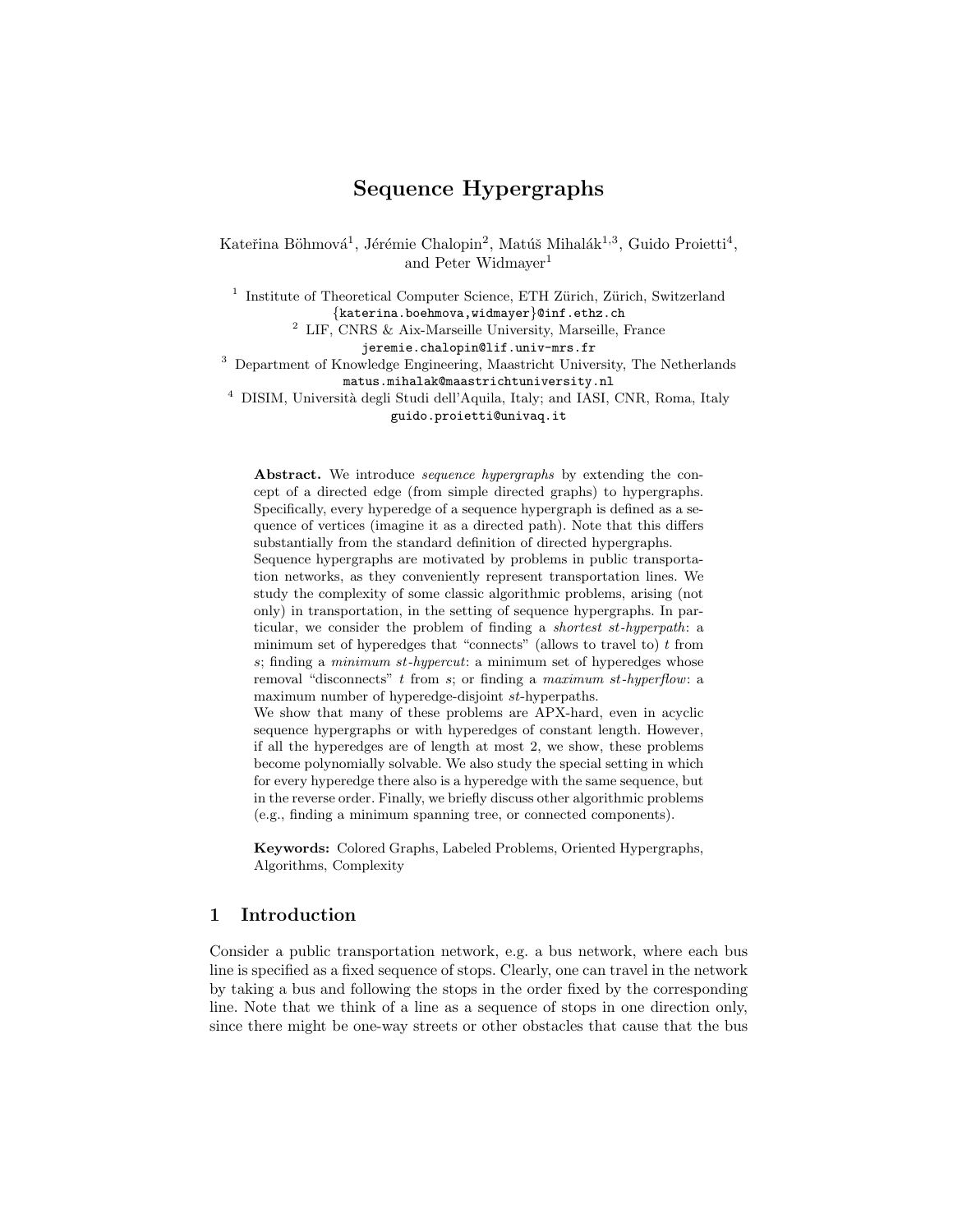can travel the stops in a single direction only. Then, interesting questions arise: How can one travel from s to t using the minimum number of lines? How many lines must break down, so that t is not reachable from  $s$ ? Are there two ways to travel from s to t that both use different lines?

These kind of questions are traditionally modeled by algorithmic graph theory, but we lacked a model that would capture all the necessary aspects of the problems formulated as above. We propose the following non-standard, but a very natural way to extend the concept of directed graphs to hypergraphs.

A hypergraph  $\mathcal{H} = (\mathcal{V}, \mathcal{E})$  with an ordering of the vertices of every hyperedge is called a *sequence hypergraph*. Formally, the sequence hypergraph  $H$  consists of the set of vertices  $V = \{v_1, v_2, \ldots, v_n\}$ , and the set of *(sequence) hyperedges*  $\mathcal{E} = \{E_1, E_2, \ldots, E_k\}$ , where each hyperedge  $E = (v_{i_1}, v_{i_2}, \ldots, v_{i_l})$  is defined as a sequence of vertices without repetition. We remark that this definition substantially differs from the commonly used definition of directed hypergraphs [1, 2, 13], where each directed hyperedge is a pair (From, To) of disjoint subsets of  $V<sup>5</sup>$  We note that the order of vertices in a sequence hyperedge does not imply any order of the vertices of other hyperedges. Furthermore, the sequence hypergraphs do not impose any global order on V.

There is another way to look at sequence hypergraphs coming from our motivation in transportation. For a sequence hypergraph  $\mathcal{H} = (\mathcal{V}, \mathcal{E})$ , we construct a directed colored multigraph  $G = (V, E, c)$  as follows. The set of vertices V is identical to V, and for a hyperedge  $E_i = (v_1, v_2, \ldots, v_l)$  from  $\mathcal{E}$ , the multigraph G contains  $l - 1$  edges  $(v_j, v_{j+1})$  for  $j = 1, \ldots, l - 1$ , all colored with color  $c(E_i)$ . Therefore, each edge of G is colored by one of the  $k = |\mathcal{E}|$  colors  $\mathcal{C} = \{c(E_1), c(E_2), \ldots, c(E_k) \mid E_i \in \mathcal{E}\}\)$ . Clearly, the edges of each color form a directed path in  $G$ . We refer to  $G$  as the underlying colored graph of  $H$ .

In this paper, we study some standard graph algorithmic problems in the setting of sequence hypergraphs. In particular, we consider the problem of finding a shortest st-hyperpath: an st-path that uses the minimum number of sequence hyperedges; finding a *minimum st-hypercut*: an *st*-cut that uses the minimum number of sequence hyperedges; or finding a *maximum st-hyperflow*: a maximum number of hyperedge-disjoint st-hyperpaths. We note that the shortest st-hyperpath problem was already considered by Böhmová et al. [5] in the setting of finding good routes in public transportation networks (studied under a quite different terminology), who mainly focused on the problem of listing shortest paths in public transportation networks, but also showed that minimizing the number of lines in an st-path is hard to approximate.

In the present paper we show that the shortest st-hyperpath can be found in polynomial time if the given sequence hypergraph is acyclic. On the other hand, we show that both maximum st-hyperflow and minimum st-hypercut are APXhard to find even in acyclic sequence hypergraphs. We then consider sequence hypergraphs with sequence hyperedges of constant length (defined as the number of vertices minus one). We note that the shortest st-hyperpath problem remains

 $5$  To avoid confusion with directed hypergraphs, we prefer the term sequence hypergraphs to refer to the hypergraphs with hyperedges formed as sequences of vertices.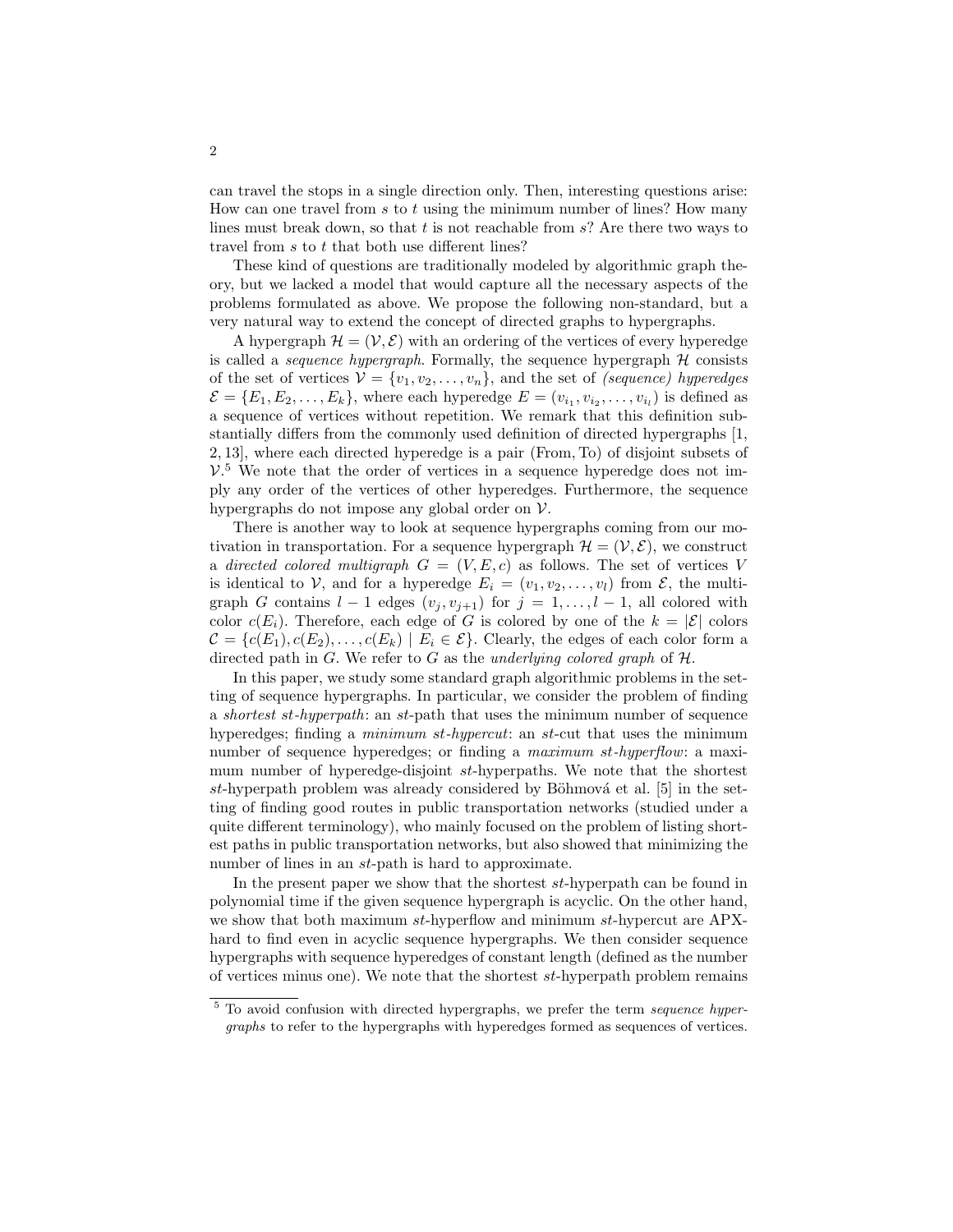|                        | Colored/Labeled Graphs     |            | Sequence Hypergraphs |             |          |                          |
|------------------------|----------------------------|------------|----------------------|-------------|----------|--------------------------|
|                        | General                    | Span 1     | General              | Acyclic     |          | Backward Length $\leq 2$ |
| Shortest st-path       | APX-hard $[8, 17]$ P $[8]$ |            | $APX$ -hard [5]      |             |          |                          |
| Minimum st-cut         | APX-hard $[8, 23]$ P $[8]$ |            | $APX$ -hard          | $APX$ -hard | NP-hard  | P                        |
| Maximum st-flow        | $APX$ -hard [18]           | P [8]      | $APX$ -hard          | $APX$ -hard | NP-hard  | P                        |
| MaxFlow-MinCut Duality | $\times$ [8]               | $\sqrt{8}$ | $\times$             | $\times$    | $\times$ |                          |

Table 1. Summary of the complexity of some classic problems in the setting of colored (labeled) graphs and sequence hypergraphs. The last row indicates whether the sizes of the maximum st-flow and the minimum st-cut equal in the considered setting. The cells in gray indicate our contribution.

hard to approximate even with hyperedges of length at most 5, and we show that the maximum st-hyperflow problem remains APX-hard even with hyperedges of length at most 3. On the other hand, we show that if all the hyperedges are of length at most 2, all 3 problems become polynomially solvable. We also study the complexity in a special setting in which for each hyperedge there also is a hyperedge with the same sequence, but in the opposite direction. We show that the shortest st-hyperpath problem becomes polynomially solvable, but both maximum st-hyperflow and minimum st-hypercut are NP-hard to find also in this setting, and we give a 2-approximation algorithm for the minimum st-hypercut problem. Finally, we briefly study the complexity of other algorithmic problems (finding minimum spanning tree, or connected components) in sequence hypergraphs. For a summary of the results see Table 1. The table also shows known results for related labeled graphs (discussed below).

Related Work. Recently, there has been a lot of research concerning optimization problems in (multi)graphs with colored edges, where the cost of a solution is measured by the number of colors used, e.g., one may ask for an st-path using the minimum number of colors. The motivation comes from applications in optical or other communication networks, where a group of links (i.e., edges) can fail simultaneously and a goal is to find resilient solutions. Similar situation may occur in economics, when certain commodities are sold (and priced) in bundles.

Formally, colored graphs or labeled graphs, are (mostly undirected) graphs where each edge has one color, and in general there is no restriction on a set of edges of the same color. Some of the studies consider a slightly different definition of a colored graphs, where to each edge corresponds a set of colors instead of a single color. Since the computational complexity problems may differ in the two models, the transformations between the two models have been investigated [9].

The minimum label path problem, which asks for an st-path of a minimum number of colors, is NP-hard and hard to approximate [6–8, 15, 17, 22]. The 2 label disjoint paths problem, which asks for a pair of st-paths such that the sets of colors appearing on the two paths are disjoint, is NP-hard [18]. The minimum label cut problem, which asks for a set of edges of minimum number of colors that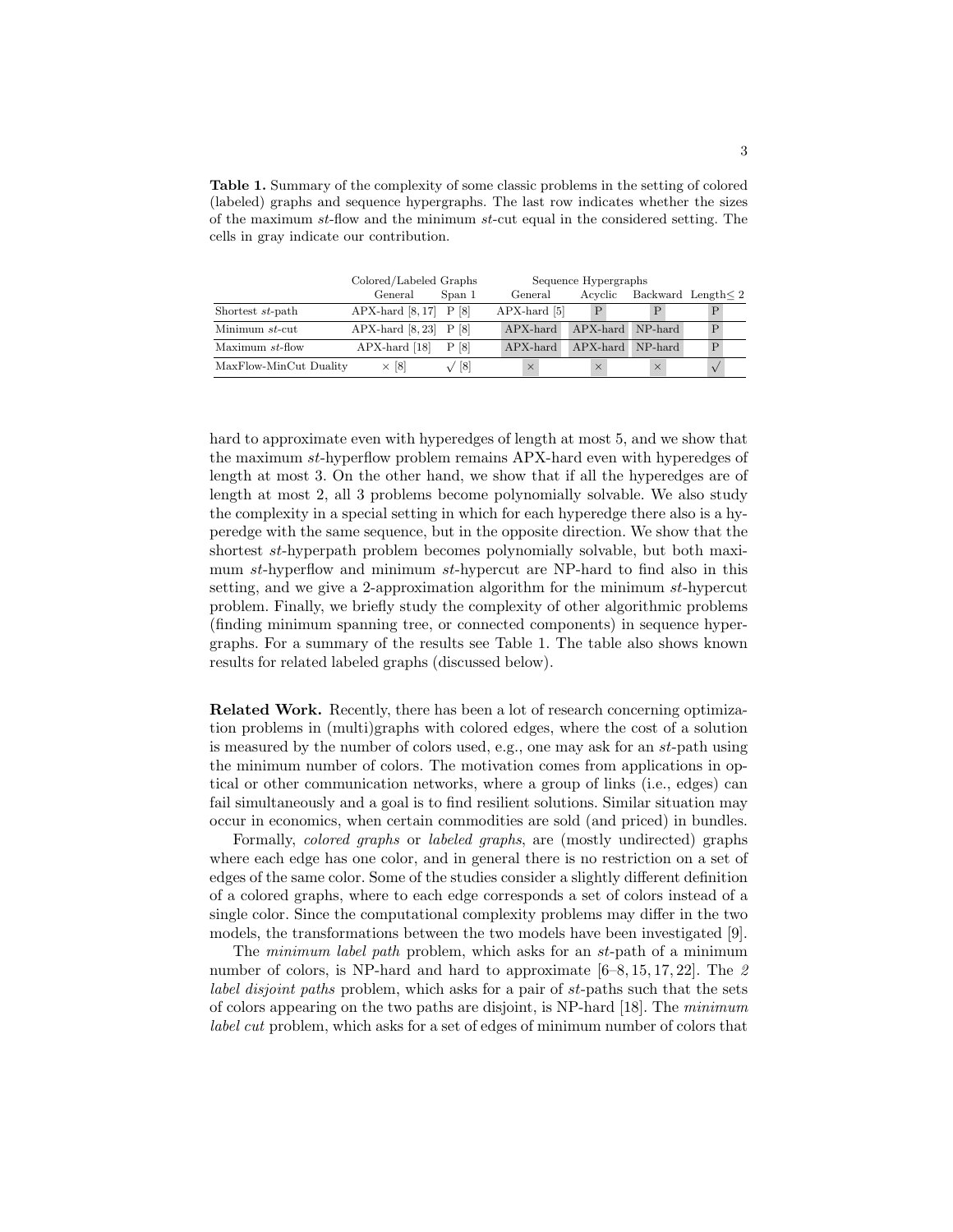forms an st-cut, is NP-hard and hard to approximate  $[8, 23]$ . The minimum label spanning tree problem, which asks for a spanning tree using edges of minimum number of colors, is NP-hard and hard to approximate [17, 20].

Hassin et al. [17] give a  $log(n)$ -approximation algorithm for the minimum label spanning tree problem and a  $\sqrt{n}$ -approximation algorithm for the minimum label path problem. Zhang et al. [23] give a  $\sqrt{m}$ -approximation algorithm for the minimum label cut problem. Fellows et al. study the parameterized complexity of minimum label problems [12]. Coudert et al. [8, 9] consider special cases when the span is 1, i.e., each color forms a connected component; or when the graph has a *star property*, i.e., the edges of every color are adjacent to one vertex.

Note that, since most of these results consider undirected labeled graphs, they provide almost no implications on the complexity of similar problems in the setting of sequence hypergraphs. In our setting, not only we work with *directed* label graphs, but we also require edges of each color to form a directed path, which implies a very specific structure that, to the best of our knowledge, has not been considered in the setting of labeled graphs.

On the other hand, we are not the first to define hypergraphs with hyperedges specified as sequences of vertices. However, this type of hypergraphs are usually not explored from an algorithmic graph theory point of view. In fact, mostly, these hypergraphs are taken merely as a tool, convenient to capture certain relations, but they are not studied further. We shortly list a few articles where sequence hypergraphs appeared, but we do not give details, since there is very little relation to our area of study. Berry et al. [4] introduce and describe the basic architecture of a software tool for (hyper)graph drawing. Wachman et al. [21] present a kernel for learning from ordered hypergraphs, a formalization that captures relational data as used in Inductive Logic Programming. Erdös et al. [11] study Sperner-families and as an application of a derived result they study the maximum number of edges of a so called *directed Sperner-hypergraph*.

Finally, a special case of sequence hypergraphs arose as a generalization to tournaments [3, 16]: A k-hypertournament can be seen as a sequence hypergraph where for every subset of  $k$  vertices there is exactly one sequence hyperedge. Gutin et al. [16] studied the Hamiltonicity of k-hypertournaments.

# 2 On the Shortest st-Hyperpath

In this section, we briefly discuss the complexity of the shortest  $st$ -hyperpath problem in general sequence hypergraphs and in acyclic sequence hypergraphs.

**Definition 1** (st-hyperpath). Let s and t be two vertices of a sequence hypergraph  $\mathcal{H} = (\mathcal{V}, \mathcal{E})$ . A set of hyperedges  $P \subseteq \mathcal{E}$  forms a hyperpath from s to t, if the underlying (multi)graph G' of the sequence subhypergraph  $\mathcal{H}' = (\mathcal{V}, P)$ contains an st-path, and P is minimal with respect to inclusion. We call such an st-path an underlying path of P.

The length of an st-hyperpath P is defined as the number of hyperedges in  $P$ . The number of switches of an st-hyperpath  $P$  is the minimum number of changes between the hyperedges of P, when following an underlying st-path of P.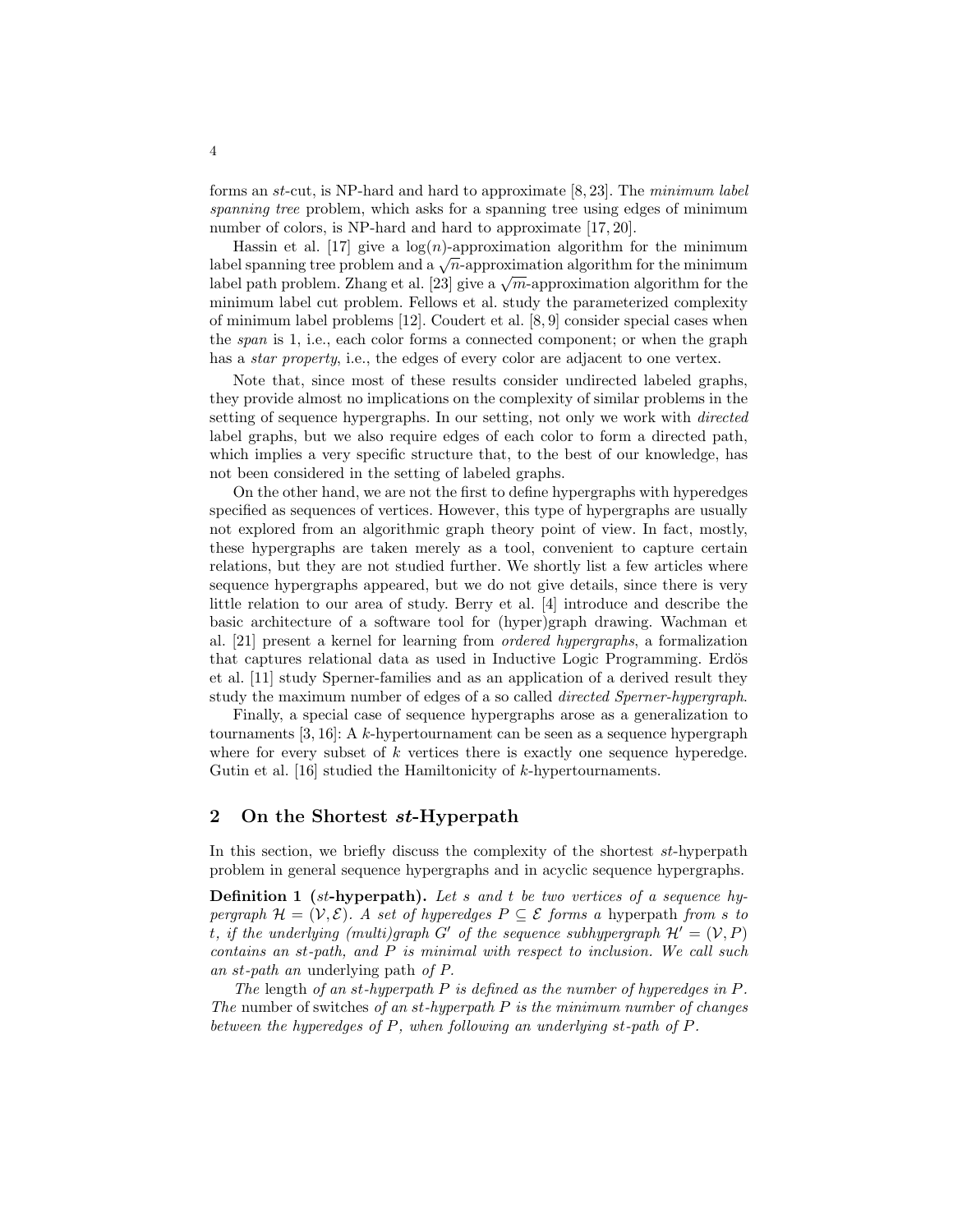

Fig. 1. In both figures, the grey-dotted curve, and the black curve depict two sequence hyperedges. a) The length of the st-hyperpath is 2, but the number of switches is 7. b) The st-hyperpath consists of two sequence hyperedges that also form a hypercycle.

We note that each hyperpath may have multiple underlying paths. Also note that, even though the number of switches of an  $st$ -hyperpath  $P$  gives an upper bound on the length of  $P$ , the actual length of  $P$  can be much smaller than the number of switches of  $P$  (see Figure 1a).

Proposition 1. Given a sequence hypergraph, and two vertices s and t, an sthyperpath minimizing the number of switches can be found in polynomial time.

This can be done, e.g., by a modified Dijkstra algorithm (starting from s, following the outgoing sequence hyperedges and for each vertex storing the minimum number of switches necessary to reach it).

On the other hand, by a reduction from the set cover problem, Böhmová et al. [5] showed the following result (in a slightly different setting).

Theorem 1 ([5]). Shortest st-hyperpath in sequence hypergraphs is NP-hard to approximate within a factor of  $(1 - \epsilon) \ln n$ , unless  $P = NP$ .

However, if the given sequence hypergraph is acyclic, we show that the shortest st-hyperpath can be found in polynomial time.

Definition 2 (acyclic sequence hypergraph). A set of hyperedges  $O \subseteq \mathcal{E}$ forms a hypercycle, if there are two vertices  $a \neq b$  such that O forms both a hyperpath from a to b, and a hyperpath from b to a. A sequence hypergraph without hypercycles is called acyclic.

Observe that an st-hyperpath may also be a hypercycle (see Figure 1b).

Definition 3 (edges of a hyperedge). Let  $E = (v_1, v_2, \ldots, v_k)$  be a hyperedge of a sequence hypergraph H. We call the set of directed edges  $\{e_i =$  $(v_i, v_{i+1})$  for  $i = 1, ..., k-1$  the edges of E. The edges of E are exactly the edges of color  $c(E)$  in the underlying colored graph of H. The length of a hyperedge is defined as the number of its edges.

For a fixed order  $V^O = (v_1, v_2, \ldots, v_n)$  of vertices  $V$ , an edge e of a hyperedge E is called a forward edge with respect to  $V^O$ , if its orientation agrees with the order  $V^O$ . Similarly, e is a backward edge, if its orientation disagrees with  $V^O$ .

Theorem 2. The problem of finding the shortest st-hyperpath in acyclic sequence hypergraphs can be solved in polynomial time.

Proof. (Sketch.) Observe that for every st-hyperpath, there is an underlying path where all the edges of each hyperedge appear consecutively. Thus, finding the shortest st-hyperpath P in  $\mathcal{H}$  is the same as finding a hyperpath minimizing the number of switches, which can be done in polynomial time by Proposition 1.  $\Box$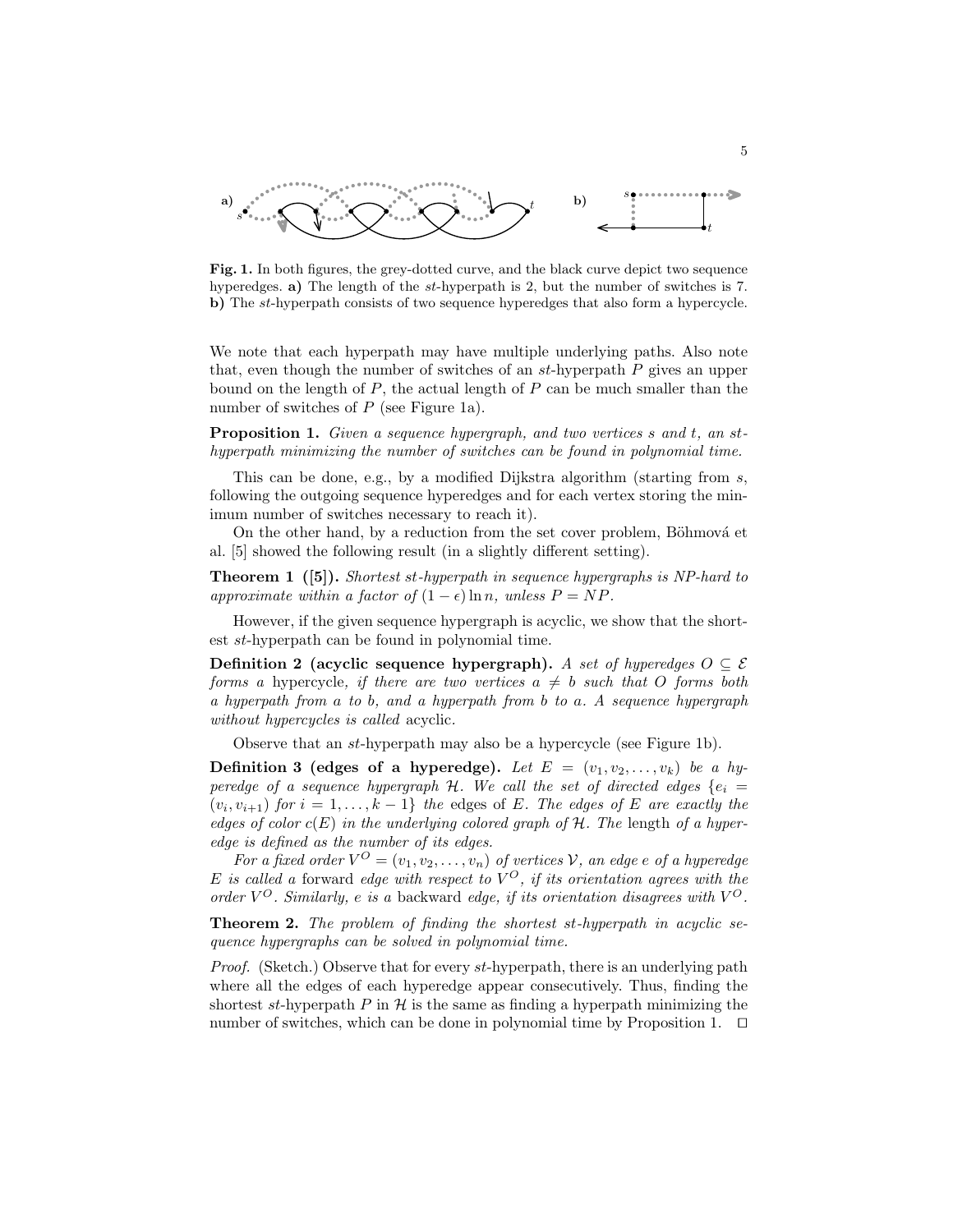

Fig. 2. Deciding st-hyperflow of size 2 is as hard as 3-SAT.

#### 3 On the Maximum st-Hyperflow

We consider the problem of finding a number of hyperedge-disjoint st-hyperpaths. Capturing a similar relation as in graphs (between a set of  $k$  edge-disjoint stpaths and an st-flow of size  $k$ , when all the capacities are 1), for simplicity and brevity, we refer to a set of hyperedge-disjoint st-hyperpaths as an st-hyperflow.

**Definition 4 (st-hyperflow).** Let s and t be two vertices of a sequence hypergraph  $\mathcal{H} = (\mathcal{V}, \mathcal{E})$ . Let  $\mathcal{F} \subseteq 2^{\mathcal{E}}$  be a set of pairwise hyperedge-disjoint sthyperpaths  $\mathcal{F} = \{P_1, \ldots, P_k\}$ . Then,  $\mathcal{F}$  is an st-hyperflow of size  $|\mathcal{F}| = k$ .

We show that deciding whether the given sequence hypergraph contains an  $st$ -hyperflow of size 2 is NP-hard, and thus finding a maximum  $st$ -hyperflow is inapproximable within a factor  $2 - \epsilon$  unless P=NP. This remains true even for acyclic sequence hypergraphs with all the hyperedges of length at most 3.

**Theorem 3.** Given an acyclic sequence hypergraph  $\mathcal{H} = (\mathcal{V}, \mathcal{E})$  with all hyperedges of length at most 3, and two vertices s and t, it is NP-complete to decide whether there are two hyperedge-disjoint st-hyperpaths.

Proof. We construct a reduction from the NP-complete 3-SAT problem [14]. Let I be an instance of the 3-SAT problem, given as a set of m clauses  $C =$  ${c_1, \ldots, c_m}$  over a set  $X = {x_1, \ldots, x_n}$  of Boolean variables. The goal is to find an assignment to the variables of  $X$  that satisfies all clauses of  $C$ .

From I we construct a sequence hypergraph  $\mathcal{H} = (\mathcal{V}, \mathcal{E})$  as follows (cf. Figure 2 along with the construction). The set of vertices V consists of  $2 + (m +$ 1) +  $(n + 1)$  +  $\sum_{c_i \in C} |c_i|$  vertices: a source vertex s, and a target vertex t; a vertex  $c_i$  for each clause  $c_i \in C$  and a dummy vertex  $c_{m+1}$ ; a vertex  $x_j$  for each variable  $x_j \in X$  and a dummy vertex  $x_{n+1}$ ; and finally a vertex  $x_j c_i$  for each pair  $(x_j, c_i)$  such that  $x_j \in c_i$ , and similarly,  $\overline{x_j}c_i$  for each  $\overline{x_j} \in c_i$ . Let us fix an arbitrary order  $C^O$  of the clauses in C. The set of hyperedges  $\mathcal E$  consists of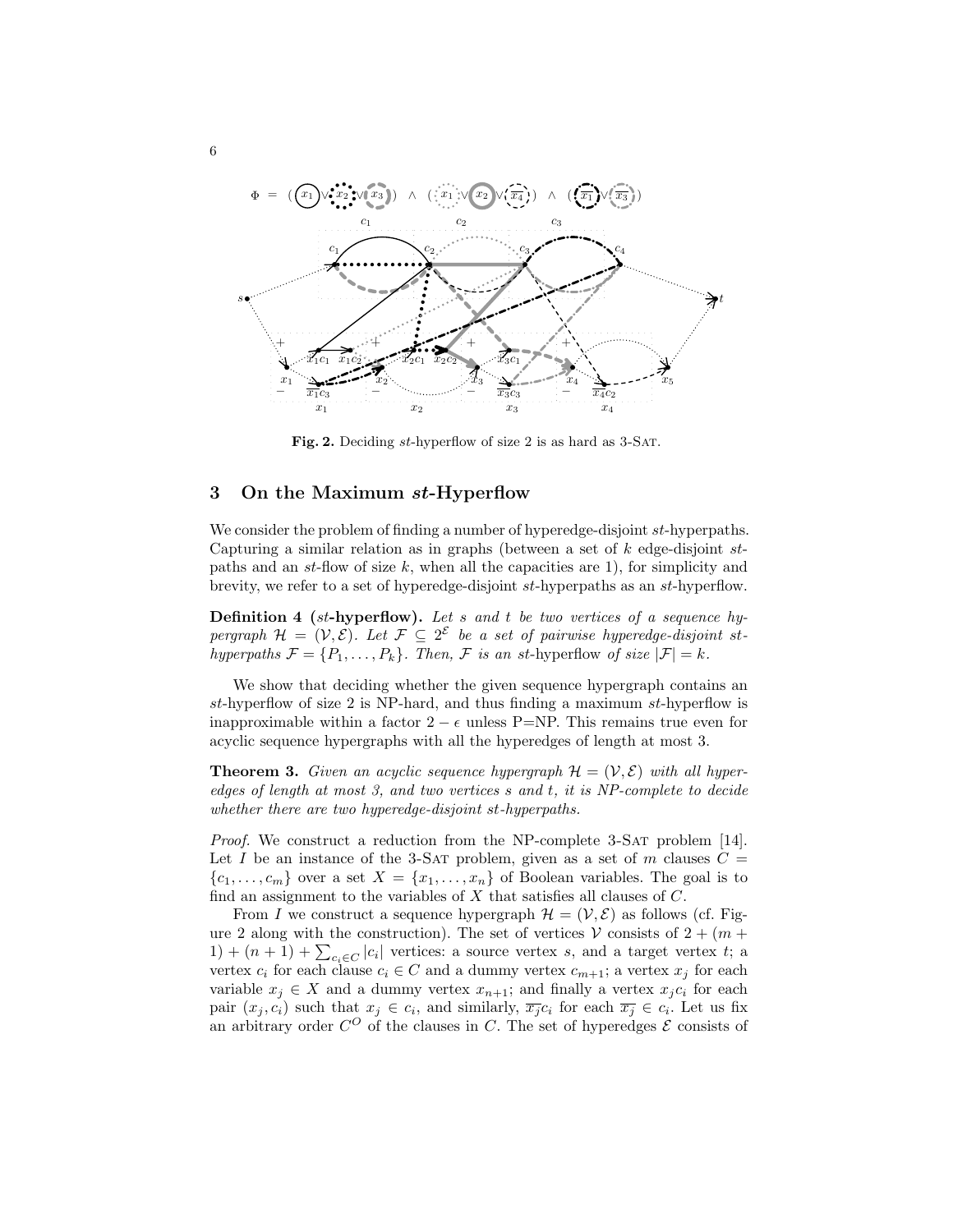$4+2n+|I|$  hyperedges: There are 2 source hyperedges  $(s, c_1)$  and  $(s, x_1)$ , and 2 target hyperedges  $(c_{m+1}, t)$  and  $(x_{n+1}, t)$ . There are 2n auxiliary hyperedges  $(x_i, x_i c_k)$  and  $(x_i, \overline{x_i} c_{k'})$  for  $i = 1, \ldots, n$ , where  $c_k$ , or  $c_{k'}$  is always the first clause (with respect to  $C^O$ ) containing  $x_i$ , or  $\overline{x_i}$ , respectively. In case there is no clause containing  $x_i$  (or  $\overline{x_i}$ ), the corresponding auxiliary hyperedge is  $(x_i, x_{i+1})$ . Finally, there are  $|I|$  lit-in-clause hyperedges as follows. For each appearance of a variable  $x_i$  in a clause  $c_i$  as a positive literal there is one lit-in-clause hyperedge  $(c_i, c_{i+1}, x_j c_i, x_j c_k)$ , where  $c_k$  is the next clause (with respect to  $C^O$ ) after  $c_i$ where  $x_i$  appears as a positive literal (in case, there is no such  $c_k$ , then the hyperedge ends in  $x_{j+1}$  instead). Similarly, if  $x_j$  is in  $c_i$  as a negative literal, there is one lit-in-clause hyperedge  $(c_i, c_{i+1}, \overline{x_j}c_i, \overline{x_j}c_k)$ , where  $c_k$  is the next clause containing the negative literal  $\overline{x_i}$  (or it ends in  $x_{j+1}$ ).

Clearly, each hyperedge is of length at most 3. We now observe that the constructed sequence hypergraph  $H$  is acyclic. All the hyperedges of  $H$  agree with the following order: the source vertex s; all the vertices  $c_i \in C$  ordered according to  $C^O$ , and the dummy vertex  $c_{m+1}$ ; the vertex  $x_1$  followed by all the vertices  $x_1c_i$  ordered according to  $C^O$ , and then followed by the vertices  $\overline{x_1}c_i$ again ordered according to  $C^O$ ; the vertex  $x_2$  followed by all  $x_2c_i$  and then all  $\overline{x_2}c_i$ ; ...; the vertex  $x_n$  followed by all  $x_nc_i$  and then all  $\overline{x_n}c_i$ ; and finally the dummy vertex  $x_{n+1}$  and the target vertex t.

We show that the formula I is satisfiable if and only if the sequence hypergraph  $H$  contains two hyperedge-disjoint st-hyperpaths. There are 3 possible types of st-paths in the underlying graph of  $H$ : first one leads through all the vertices  $c_1, c_2, \ldots, c_{m+1}$  in this order; second one leads through all the vertices  $x_1, x_2, \ldots, x_{m+1}$  in this order and between  $x_i, x_{i+1}$  it goes either through all the  $x_i c_*$  vertices or through all the  $\overline{x_i} c_*$  vertices; and the third possible st-path starts the same as the first option and ends as the second one. Based on this observation, notice that there can be at most 2 hyperedge-disjoint st-hyperpaths: necessarily, one of them has an underlying path of the first type, while the other one has an underlying path of the second type.

From a satisfying assignment A of I we can construct the two disjoint  $st$ hyperpaths as follows. The underlying path of one hyperpath leads from  $s$  to  $t$ via the vertices  $c_1, c_2, \ldots, c_{m+1}$ , and to move from  $c_i$  to  $c_{i+1}$  it uses a lit-in-clause hyperedge that corresponds to a pair  $(l, c_i)$  such that l is one of the literals that satisfy the clause  $c_i$  in A. The second hyperpath has an underlying path of the second type, it leads via  $x_1, x_2, \ldots, x_{n+1}$  and from  $x_j$  to  $x_{j+1}$  it uses the vertices containing only the literals that are not satisfied by the assignment A. Thus, the second hyperpath uses only those lit-in-clause hyperedges that corresponds to pairs containing literals that are not satisfied by  $A$ . This implies that the two constructed st-hyperpaths are hyperedge-disjoint.

Let  $P$  and  $Q$  be two hyperedge-disjoint st-hyperpaths of  $H$ . Let  $P$  has an underlying path  $p$  of the first type and  $Q$  has an underlying path  $q$  of the second type. We can construct a satisfying assignment for  $I$  by setting to FALSE the literals that occur in the vertices on  $q$ . Then, the hyperpath  $P$  suggests how the clauses of I are satisfied by this assignment.  $\Box$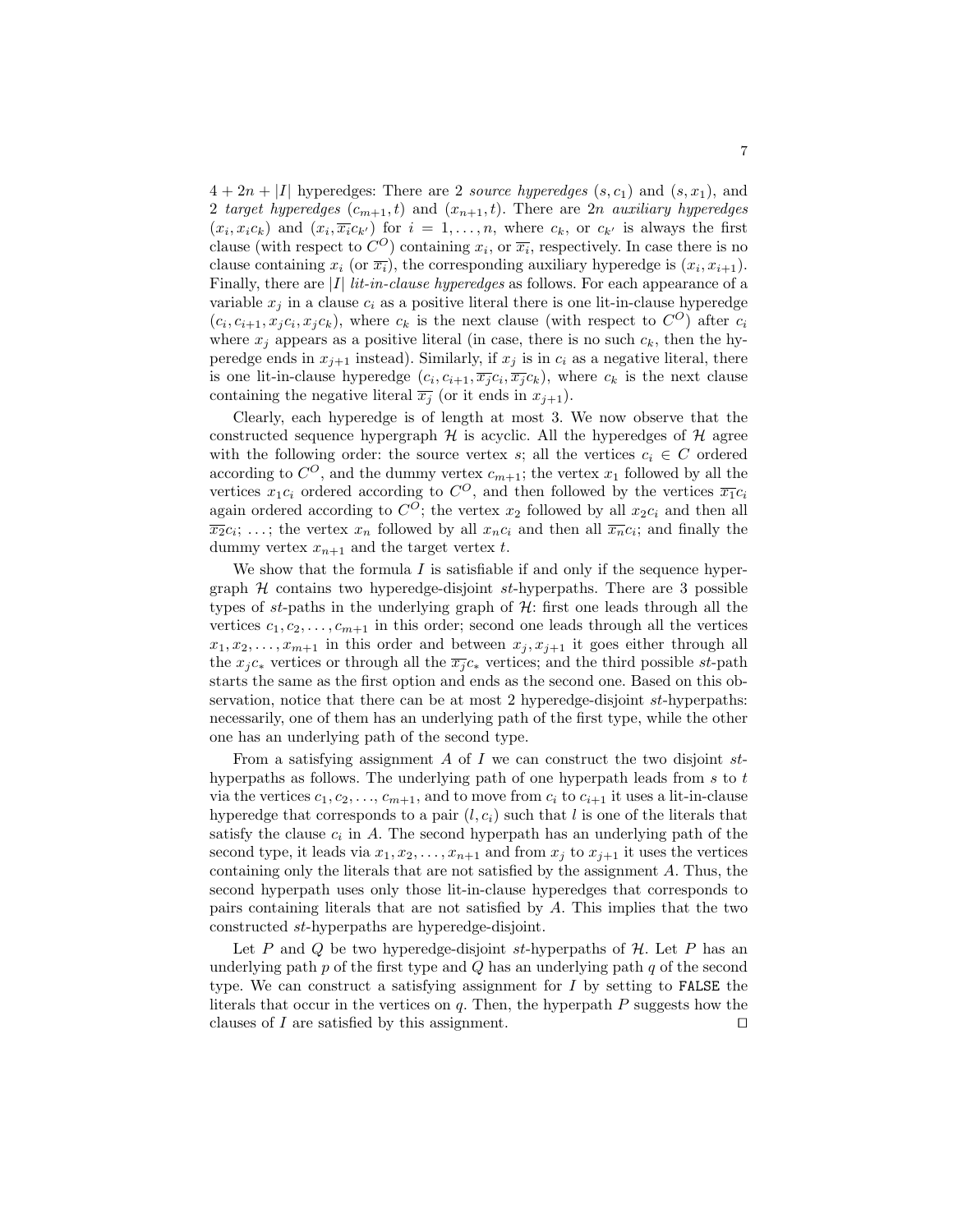

Fig. 3. Acyclic sequence hypergraph with minimum st-hypercut of size 2, and no two hyperedge-disjoint st-hyperpaths.

### 4 On the Minimum st-Hypercut

Quite naturally, we define an st-hypercut of a sequence hypergraph  $H$  as a set C of hyperedges, whose removal from  $H$  leaves s and t disconnected.

**Definition 5** (st-hypercut). Let s and t be two vertices of a sequence hypergraph  $\mathcal{H} = (\mathcal{V}, \mathcal{E})$ . A set of hyperedges  $X \subseteq \mathcal{E}$  is an st-hypercut, if the subhypergraph  $\mathcal{H}' = (\mathcal{V}, \mathcal{E} \setminus X)$  does not contain any hyperpath from s to t. The size of an st-hypercut X is  $|X|$ , that is the number of hyperedges in X.

For directed (multi)graphs, the famous MaxFlow-MinCut Duality Theorem [10] states that the size of a maximum st-flow is equal to the size of a minimum stcut. In sequence hypergraphs, this duality does not hold, even in acyclic sequence hypergraphs as Figure 3 shows. But, of course, the size of an st-hyperflow is a lower bound on the size of an st-hypercut. We showed maximum st-hyperflow to be APX-hard even in acyclic sequence hypergraphs. It turns out that also minimum st-hypercut problem in acyclic sequence hypergraphs is APX-hard.

Theorem 4. Minimum st-hypercut in acyclic sequence hypergraphs is hard to approximate within a factor  $2 - \epsilon$  under UGC, or within a factor  $7/6 - \epsilon$  unless  $P=NP$ .

Proof. We construct an approximation preserving reduction from the vertex cover problem, which has the claimed inapproximability [19].  $\Box$ 

## 5 Sequence Hypergraphs with Hyperedges of Length  $\leq 2$

We have seen that some of the classic, polynomially solvable problems in (directed) graphs become APX-hard in sequence hypergraphs. Note that this often remains true even if all the hyperedges are of constant length. In particular, the shortest st-hyperpath problem is APX-hard even if all the hyperedges are of length at most 5 (the proof given in [5] needs just a slight modification); Figure 2 illustrates that the duality between minimum st-hypercut and maximum st-hyperflow breaks already with a single hyperedge of length 3; and Theorem 3 holds even if all hyperedges are of length at most 3.

It is an interesting question to investigate the complexity of the problems for hyperedge lengths smaller than 5 or 3. We show that, if all the hyperedges of the given sequence hypergraph are of length at most 2, the shortest st-hyperpath, the minimum st-hypercut, and the maximum st-hyperflow can all be found in polynomial time.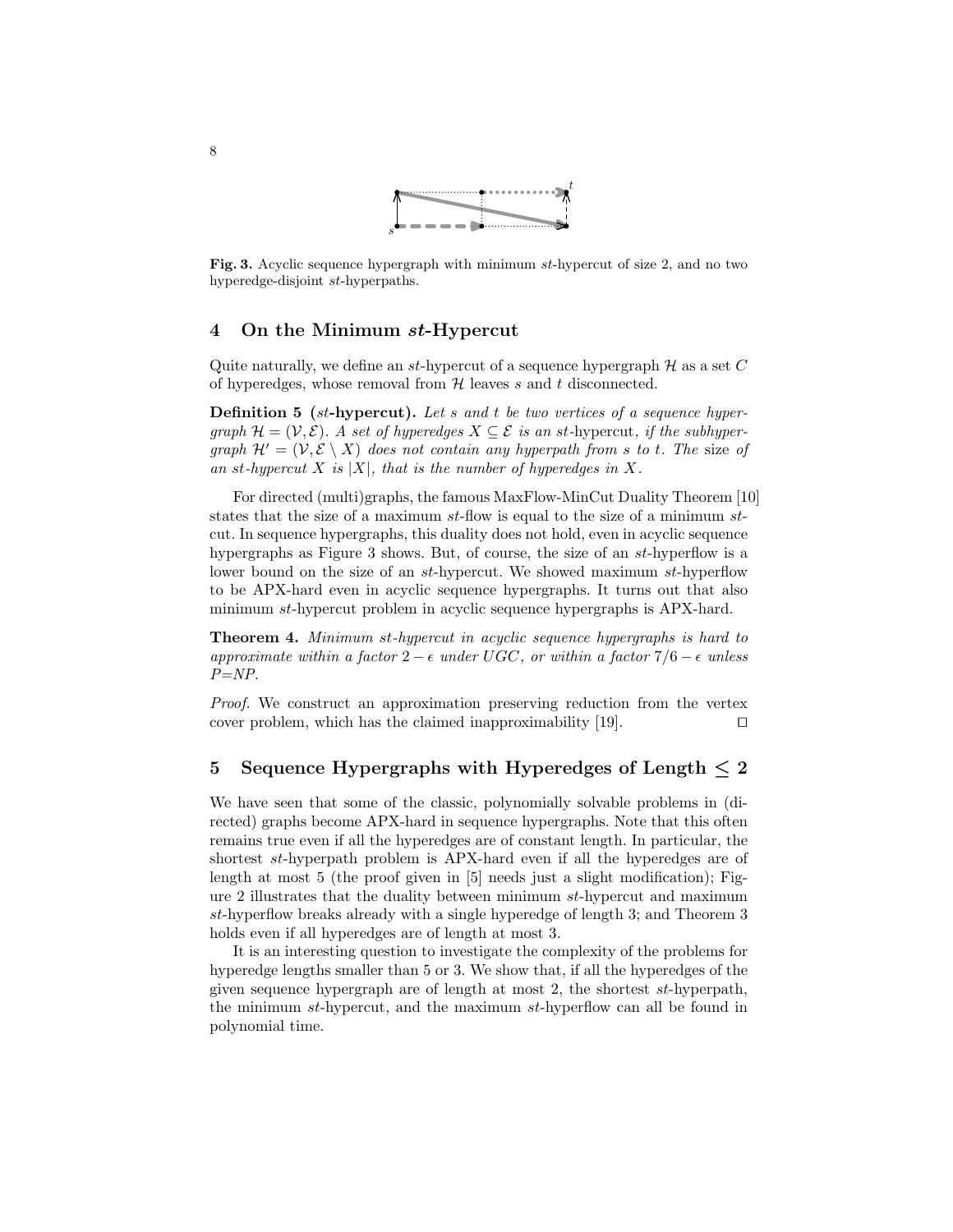**Theorem 5.** The shortest st-hyperpath problem in sequence hypergraphs with hyperedges of length at most 2 can be solved in polynomial time.

The proof is based on similar ideas as in the proof of Theorem 2.

Theorem 6. The maximum st-hyperflow problem and the minimum st-hypercut problem can be solved in polynomial time in sequence hypergraphs with hyperedges of length at most 2. The size of the maximum st-hyperflow then equals the size of the minimum st-hypercut.

*Proof.* Let  $\mathcal{H} = (\mathcal{V}, \mathcal{E})$  be a sequence hypergraph with hyperedges of length at most 2, and let s and t be two of its vertices. Then, using a standard graph algorithms we can find a maximum  $st$ -flow  $f$  in the underlying directed multigraph G of H with edge capacities 1. Thus, the flow f of size  $|f|$  gives us a set of  $|f|$  edge-disjoint st-paths  $p_1, \ldots, p_{|f|}$  in G (note that any directed cycles in f can be easily removed).

We iteratively transform  $p_1, \ldots, p_{|f|}$  into a set of st-paths such that all the edges of each hyperedge appear on only one of these paths. Let  $E = (u, v, w)$ be a hyperedge that lies on two different paths, i.e.,  $(u, v) \in p_i$  and  $(v, w) \in p_j$ , for some  $i, j \in [|f|]$ . Then,  $p_i$  consists of an su-path, edge  $(u, v)$ , and a vt-path. Similarly,  $p_i$  consists of an sv-path, edge  $(v, w)$ , and a wt-path. Since all these paths and edges are pairwise edge-disjoint, by setting  $p_i$  to consist of the supath, edge  $(u, v)$ , edge  $(v, w)$ , and the wt-path; and at the same time setting  $p_i$  to consist of the sv-path, and the vt-path, we again obtain two edge-disjoint st-paths  $p_i$  and  $p_j$ . However, now the hyperedge E is present only on  $p_i$ . At the same time, since each hyperedge is of length at most 2, all the edges of a hyperedge appear on any st-path consecutively, and any hyperedge that was present on only one of  $p_i, p_j$ , is not affected by the above rerouting and still is present on one of the two paths only.

Thus, the rerouting decreased the number of hyperedges present on more than one paths, and after at most  $|\mathcal{E}|$  iterations of this transformation we obtain  $|f|$ hyperedge-disjoint st-paths, which gives us an st-hyperflow F of size  $|F| = |f|$ . It is easy to observe that the size of the hyperflow is bounded from above by the size of the flow in the underlying multigraph. Thus, we obtained a maximum st-hyperflow in  $H$ .

Since in directed multigraphs the size of the minimum cut equals the size of the maximum flow [10], it follows that we can find |F| edges  $e_1, \ldots, e_{|F|}$  of G that forms a minimum cut of G. Observe that each of these edges corresponds to exactly one hyperedge. Thus, we obtain a set C of at most  $|F|$  hyperedges that forms an st-hypercut. Since any st-hypercut is bounded from below by the size of the hyperflow, C is a minimum st-hypercut of size  $|C| = |F|$ .

#### 6 Sequence Hypergraphs with Backward Hyperedges

We consider a special class of sequence hypergraphs where for every hyperedge, there is the exact same hyperedge, but oriented in the opposite direction.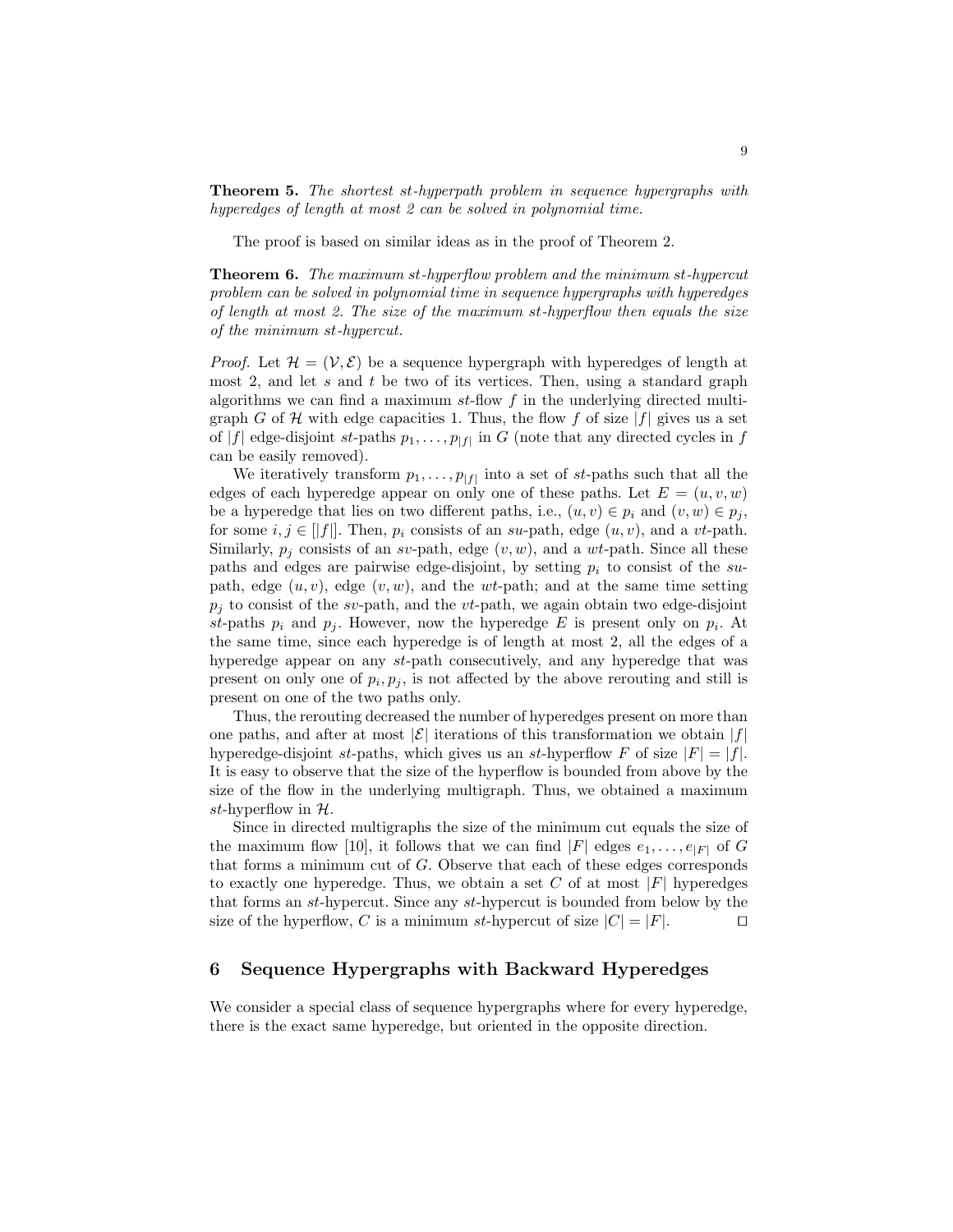**Definition 6 (backward hyperedges).** Let  $E = (v_1, v_2, \ldots, v_k)$  be a hyperedge of a sequence hypergraph  $\mathcal{H} = (\mathcal{V}, \mathcal{E})$ . We say that E' is a backward hyperedge<sup>6</sup> of E, if  $E' = (v_k, \ldots, v_2, v_1)$ . If for every E of  $\mathcal{E}$ , there is exactly one backward hyperedge in  $\mathcal{E}$ , we refer to  $\mathcal{H}$  as sequence hypergraph with backward hyperedges.

Such a situation arise naturally in urban public transportation networks, for instance most of the tram lines have also a "backward" line (which has the exact same stops as the "forward" line, but goes in the opposite order). We study the complexity of shortest st-hyperpath, minimum st-hypercut, and maximum st-hyperflow under this setting. We show that, in this setting, we can find a shortest st-hyperpath in polynomial time. On the other hand, we show that minimum st-hypercut and maximum st-hyperflow remain NP-hard, and we give a 2-approximation algorithm for the minimum st-hypercut. The positive results are based on existing algorithms for standard hypergraphs, the negative results are obtained by a modification of the hardness proofs in Sections 3 and 4.

#### **Theorem 7.** The shortest st-hyperpath problem in sequence hypergraphs with backward hyperedges is in P.

*Proof.* Let  $\mathcal{H} = (\mathcal{V}, \mathcal{E})$  be a sequence hypergraph with backward hyperedges, and let s and t be two vertices of  $H$ . We construct a (standard) hypergraph  $\mathcal{H}^* = (\mathcal{V}^* = \mathcal{V}, \mathcal{E}^*)$  from  $\mathcal{H}$  in such a way that for each sequence hyperedge E of  $\mathcal{E}, \, \mathcal{E}^*$  contains a (non-oriented) hyperedge  $E^*$  that corresponds to the set of vertices of  $E$ . Note that  $E$  and its backward hyperedge  $E'$  consist of the same set of vertices, thus the corresponding  $E^*$  and  $E'^*$  are the same. A shortest st-hyperpath<sup>7</sup>  $P^*$  in (the standard) hypergraph  $\mathcal{H}^*$  can be found in polynomial time. Observe that the size of  $P^*$  gives us a lower bound  $|P^*|$  on the length of the shortest path in the sequence hypergraph  $H$ .

In fact, we can construct from  $P^*$  an st-hyperpath in  $\mathcal H$  of size  $|P^*|$  as follows. Let us fix  $p^*$  to be an underlying path of  $P^*$ . Let  $(s = v_1, v_2, \ldots, v_{|P^*|+1} = t)$ be a sequence of vertices, subsequence of  $p^*$ , such that for each  $i = 1, ..., |P^*|$ , there is a hyperedge  $E^*$  in  $P^*$  that contains both  $v_i$  and  $v_{i+1}$ , and  $v_i$  is the first vertex of  $E^*$  seen on  $p^*$ , and  $v_{i+1}$  is the last vertex of  $E^*$  seen on  $p^*$ . Since every hyperedge  $E^*$  of  $\mathcal{E}^*$  corresponds to the set of vertices of some hyperedge  $E$  of  $\mathcal{E}$ , there is a sequence of sequence hyperedges  $(E_1, E_2, \ldots, E_{|P^*|}), E_i \in \mathcal{E}$ , such that  $v_i, v_{i+1}$  are vertices in  $E_i$ . Since  $\mathcal H$  is sequence hypergraph with backward hyperedges, for every hyperedge E of  $\mathcal E$  and a pair its of vertices  $v_i, v_{i+1}$  of E, there is an  $v_i v_{i+1}$ -hyperpath in H of size 1, which consists of E or its backward hyperedge E'. Therefore, there is an st-hyperpath of size  $|P^*|$  in H. hyperedge E'. Therefore, there is an st-hyperpath of size  $|P^*|$  in  $\mathcal{H}$ .

Theorem 8. The maximum st-hyperflow problem in sequence hypergraphs with backward hyperedges is NP-hard.

Theorem 9. The minimum st-hypercut problem in sequence hypergraphs with backward hyperedges is NP-hard.

<sup>&</sup>lt;sup>6</sup> Note, if E' is a backward hyperedge of E, also E is a backward hyperedge of E'.

<sup>&</sup>lt;sup>7</sup> An st-hyperpath  $P^*$  and its underlying path are defined as in sequence hypergraphs.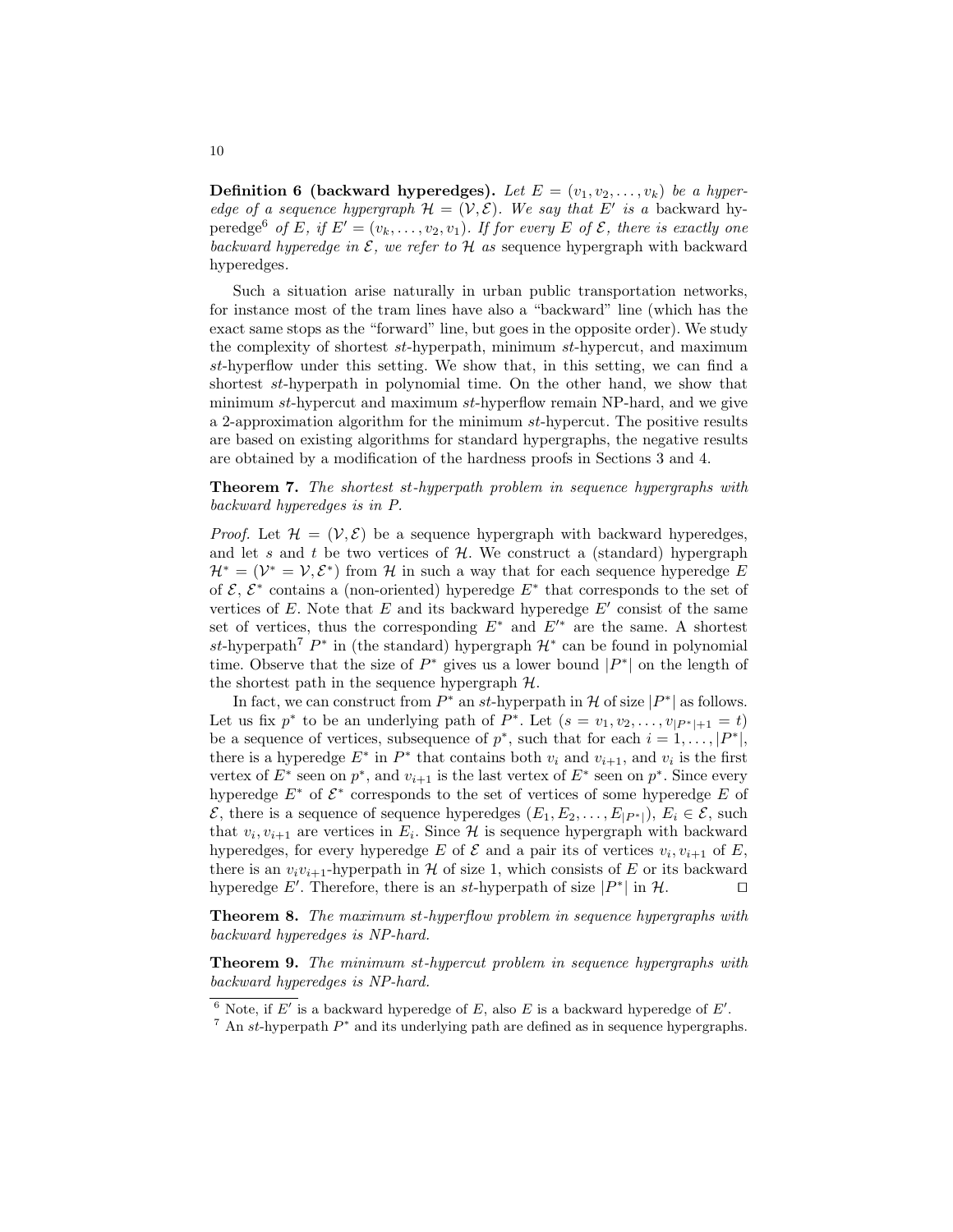Theorem 10. The minimum st-hypercut problem in sequence hypergraphs with backward hyperedges can be 2-approximated.

# 7 On Other Algorithmic Problems

We briefly consider some other standard graph algorithmic problems.

**Definition 7** (rooted spanning hypergraph). Let  $\mathcal{H} = (\mathcal{V}, \mathcal{E})$  be a sequence hypergraph. We define s-rooted spanning hypergraph  $T$  as a subset of  $\mathcal E$  such that for every  $v \in \mathcal{V}$ , T is an sv-hyperpath. The size of T is defined as |T|.

Theorem 11. Minimum s-rooted spanning hypergraph in acyclic sequence hypergraphs is NP-hard to approximate within a factor of  $(1 - \epsilon) \ln n$ , unless P = NP.

Definition 8 (strongly connected component). Let  $\mathcal{H} = (\mathcal{V}, \mathcal{E})$  be a sequence hypergraph. We say that a set  $C \subseteq \mathcal{E}$  forms a strongly connected component if for every two vertices  $u, v \in V'$ ,  $V'$  being all the vertices of  $V$  present in C, the set C is a uv-hyperpath. We say that the vertices in  $\mathcal{V}'$  are covered by C.

Clearly, we can decide in polynomial time whether the given set of hyperedges C forms a strongly connected component as follows. Consider the underlying graph G of  $\mathcal H$  induced by the set of sequence hyperedges C and find a maximum strongly connected component there. If this component spans the whole  $G$ , then C is a strongly connected component in  $H$ .

**Theorem 12.** Given a sequence hypergraph  $\mathcal{H} = (\mathcal{V}, \mathcal{E})$ , it is NP-hard to find a minimum number of hyperedges that form a strongly connected component  $C$  so that a) C is any non-empty set, or b) all the vertices in V are covered by C.

**Theorem 13.** Given a sequence hypergraph  $\mathcal{H} = (\mathcal{V}, \mathcal{E})$ , finding a maximum number of hyperedges that form a strongly connected component  $C$  so that a)  $C$ is any non-empty set, or b) all the vertices in  $V$  are covered by C, is polynomialtime solvable.

Acknowledgements. Kateřina Böhmová is supported by a Google Europe Fellowship in Optimization Algorithms. The project has been partially supported by the Swiss National Science Foundation (SNF) under the grant number 200021 156620.

TODO

#### References

1. Ausiello, G., Franciosa, P.G., Frigioni, D.: Directed hypergraphs: Problems, algorithmic results, and a novel decremental approach. In: Theoretical Computer Science, pp. 312–328. Springer Berlin Heidelberg (2001)